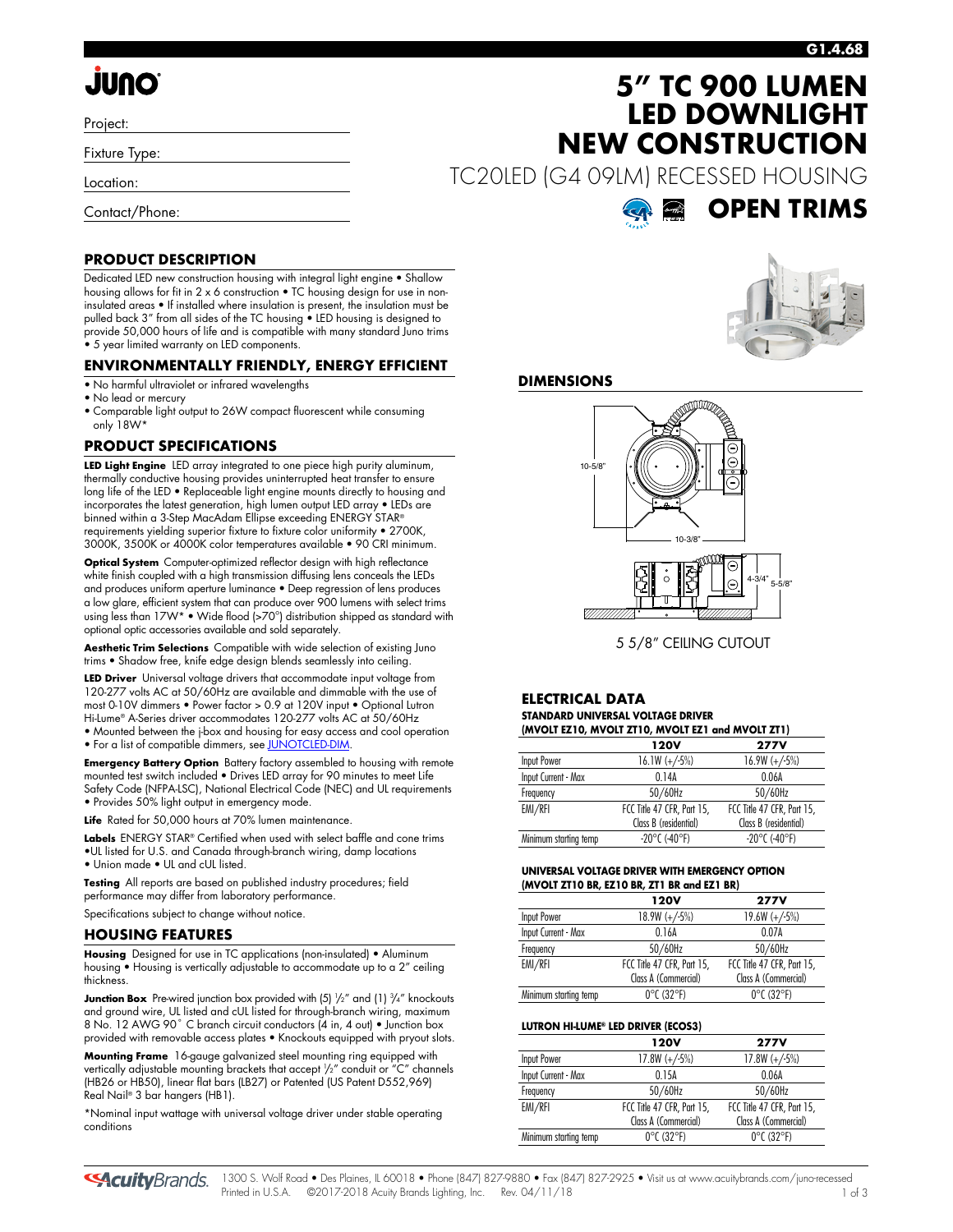### **5" TC 900 LUMEN LED DOWNLIGHT NEW CONSTRUCTION**

TC20LED (G4 09LM) RECESSED HOUSING

### **OPEN TRIMS**

A+ Capable options indicated by this color background

**ORDERING INFORMATION** Housing and trim can be ordered together or separate, but will always ship separately.

**Example:** TC20LED G4 09LM 27K 90CRI MVOLT ZT BR

| <b>Series</b> |                                 |    | <b>Generation</b> | Lumens |                    |     | <b>Color Temperature</b> | <b>CRI</b> |         | <b>Voltage/Driver</b> |                                                                                                   |
|---------------|---------------------------------|----|-------------------|--------|--------------------|-----|--------------------------|------------|---------|-----------------------|---------------------------------------------------------------------------------------------------|
| TC20LED       | 5" LED Downlight Non-IC Housing | G4 | Generation 4      | 09LM   | 900 Nominal Lumens | 27K | 2700K                    | 90CRI      | 90+ CRI | MVOLT ZT10            | Multi-Volt (120-277), 0-10V, 10% dim                                                              |
|               |                                 |    |                   |        |                    | 30K | 3000K                    |            |         | MVOLT ZT1             | Multi-Volt (120-277), 0-10V, 1% dim                                                               |
|               |                                 |    |                   |        |                    | 35K | 3500K                    |            |         | <b>MVOLT EZ10</b>     | Multi-Volt (120-277), eldoLED 0-10V, 10% dim                                                      |
|               |                                 |    |                   |        |                    | 40K | 4000K                    |            |         | <b>MVOLT EZ1</b>      | Multi-Volt (120-277), eldoLED 0-10V, 1% dim                                                       |
|               |                                 |    |                   |        |                    |     |                          |            |         | <b>MVOLT ECOS3</b>    | Multi-Volt (120-277), Lutron Hi-Lume A series 3 wire<br>fluorescent controls and Lutron Ecosystem |

|    | <b>Emergency Battery</b> | <b>Territory</b> |                |  |
|----|--------------------------|------------------|----------------|--|
| BR | <b>Emergency Battery</b> | CP               | Chicago Plenum |  |

Note: Chicago Plenum (CP) is not available with emergency option (BR) Note: Lutron driver (MVOLT ECOS3) is not available with emergency battery pack (BR)

#### **Trim/Description**

| <b>205 BABZ</b>      | 5" Downlight Baffle Trim - Black Baffle, Classic Aged Bronze Trim Ring<br><sup>1</sup> Not ENERGY STAR® Certified |  |  |
|----------------------|-------------------------------------------------------------------------------------------------------------------|--|--|
| 205 BSC <sup>1</sup> | 5" Downlight Baffle Trim -Black Baffle, Satin Chrome Trim Ring                                                    |  |  |
| 205 BWH <sup>1</sup> | 5" Downlight Baffle Trim -Black Baffle, White Trim Ring                                                           |  |  |
| <b>205 WWH</b>       | 5" Downlight Baffle Trim - White Baffle, White Trim Ring                                                          |  |  |
|                      |                                                                                                                   |  |  |
| 204 BWH <sup>1</sup> | 5" Downlight Cone Trim -Black Alzak Cone, White Trim Ring                                                         |  |  |
| <b>204 CWH</b>       | 5" Downlight Cone Trim - Clear Alzak Cone, White Trim Ring                                                        |  |  |
| <b>204 GWH</b>       | 5" Downlight Cone Trim -Gold Alzak Cone, White Trim Ring                                                          |  |  |
| <b>204 HZWH</b>      | 5" Downlight Cone Trim -Haze Cone, White Trim Ring                                                                |  |  |
| <b>204 PTSC</b>      | 5" Downlight Cone Trim -Pewter Alzak Cone, Satin Chrome Trim Ring                                                 |  |  |
| 204 WHZABZ           | 5" Downlight Cone Trim - Wheat Haze Cone, Classic Aged Bronze Trim Ring                                           |  |  |
| 204 WHZWH            | 5" Downlight Cone Trim - Wheat Haze Cone, White Trim Ring                                                         |  |  |
| <b>204 WWH</b>       | 5" Downlight Cone Trim -Gloss White Cone, White Trim Ring                                                         |  |  |

Trim Size: 6<sup>1</sup> ⁄4" O.D. Alzak® is a registered trademark of Alcoa Corp.

Note: In Canada when insulation is present, Type IC fixtures must be used.

### **Accessories** (ordered separately)

| <b>Catalog Number</b> | Description                              |  |
|-----------------------|------------------------------------------|--|
| HB 1                  | Two 13 1/2" - 25" Real Nail® bar hangers |  |
| <b>HB26</b>           | Two 26" C-Channel bar hangers            |  |
| <b>HB50</b>           | Two 50" C-Channel bar hangers            |  |
| LB 27                 | Two 27" linear bar hangers               |  |
| <b>LEDOPTICG3 MFL</b> | Medium Flood Optic (50°)                 |  |
| <b>LEDOPTICG3 NFL</b> | Narrow Flood Optic (37°)                 |  |
| <b>LEDOPTICG3 SP</b>  | Spot Optic (10°)                         |  |
| <b>TR5 ABZ</b>        | 5" Trim Ring - Classic Aged Bronze       |  |
| TR5 BL                | 5" Trim Ring - Black                     |  |
| TR5 SC                | 5" Trim Ring - Satin Chrome              |  |
| TR5 WH                | 5" Trim Ring - White                     |  |
|                       |                                          |  |

To order, specify catalog number.